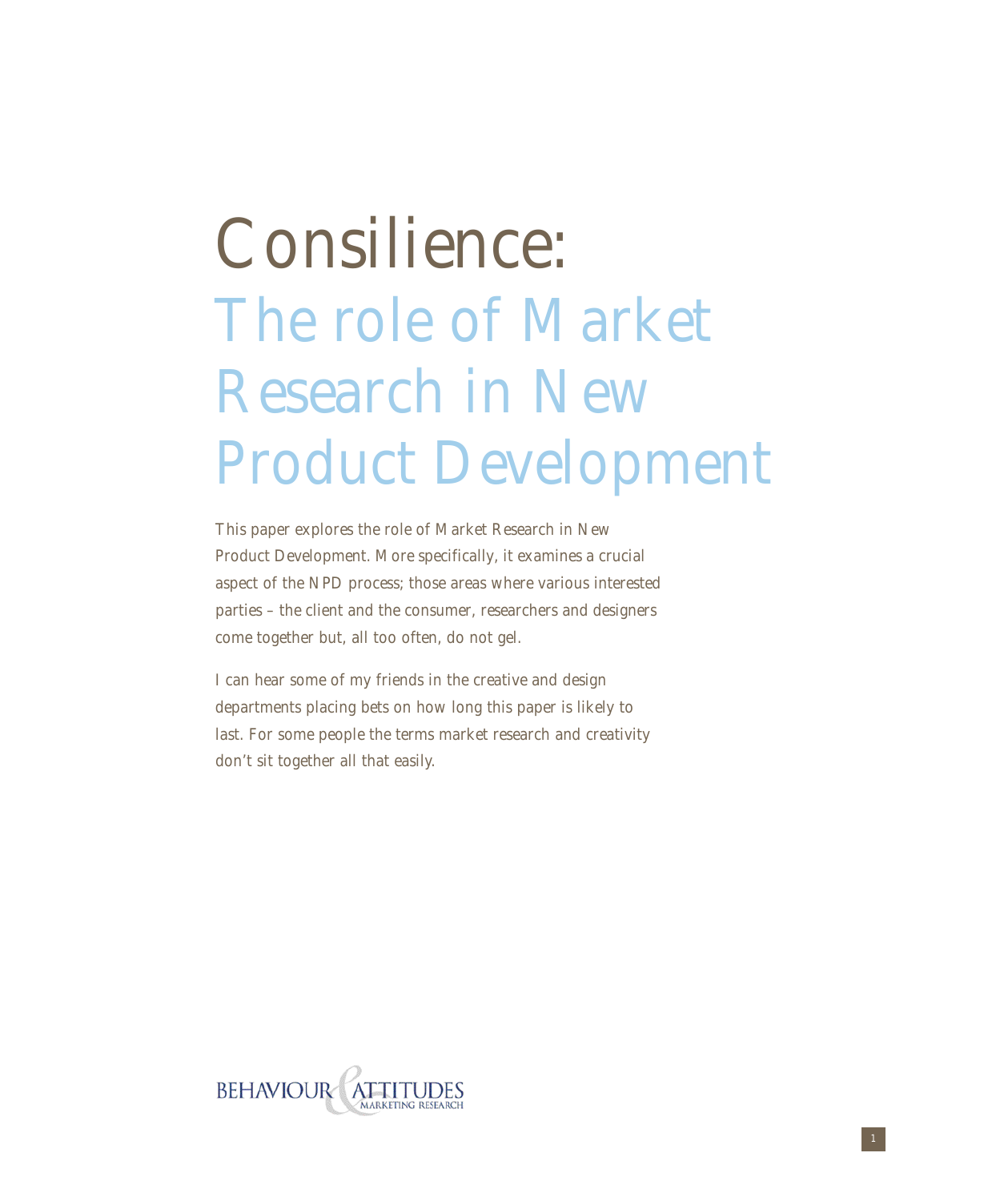# Consilience:

- 1. Setting the Scene
- 2. Consilience Explained
- 3. Facing Reality
- 4. The Current Approach
- 5. Seven Deadly Sins
	- 5.1 Failures of understanding
	- 5.2 The mis-measure of significance
	- 5.3 Getting the balance wrong
	- 5.4 Ignoring the fourth dimension
	- 5.5 The devil is in the detail
	- 5.6 Listening and not observing
	- 5.7 Not thinking through the consequences

#### 6. Seven Opportunities

- 6.1 Look for conflict
- 6.2 Open your eyes
- 6.3 Re-invent yourself
- 6.4 Break the mould
- 6.5 Invent a heritage
- 6.6 Do a Damien Duff
- 6.7 Think well ahead

#### 7. Product Development Research – A New Paradigm

- 7.1 A need for wider space
- 7.2 Examine things from different angles [triangulate]
- 7.3 The need for sequential recycling
- 7.4 A flexible framework
- 7.5 The last word

#### 8. References and Acknowledgements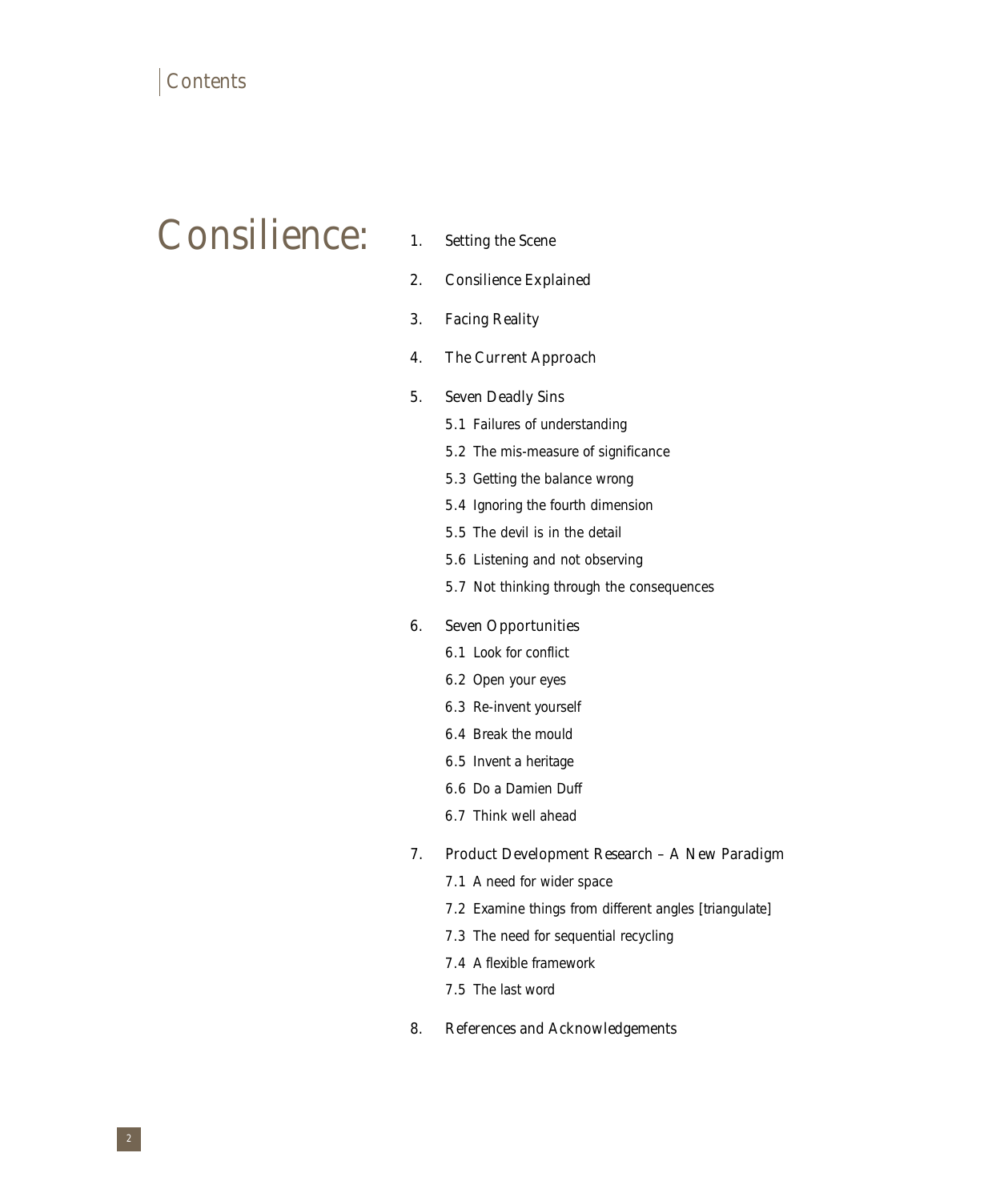# 1 Setting the Scene

The American copywriter John Lyons (1) put it rather succinctly when he said that, in his view

"Market Research is the arteriosclerosis of the creative process"

Come on John, don't sit on the fence, tell us what you really think.

Faced with that kind of criticism it is quite easy to become defensive (and equally acerbic) in response. I could try to explain matters from the perspective of a market researcher and perhaps point out some of the technical issues that a non-researcher would not understand.

That won't get us very far though. More importantly, it breaks one of the golden rules of market researchers. We are always telling our clients how important it is to step into the other man's shoes – to see things from his perspective. It's not as if John Lyons is on his own when he makes criticism of that kind. I'm sure it's quite a widely held view, in creative and design circles.

Those of us in the market research industry must accept that, if this view is so widespread, there may be a bit of truth in it. If we accept that, then there is a need to do something about it and I'm grateful for this opportunity to make my small contribution in that direction.

This distrust between creative and design people on the one hand and researchers on the other is really just a specific manifestation of a much more general phenomenon: The distrust between artists and scientists. The poet Keats criticised Isaac Newton for "unweaving the rainbow" (2) robbing it of all its beauty and poetry by reducing it to prismatic colours, in his famous experiments.

We have allowed this artificial division between the arts and sciences to permeate our belief systems, from primary school upwards. "He's good at sums – she's good at painting". Nonsense.

Does anybody seriously believe that the great scientific minds have not been capable of the most amazing leaps of the creative imagination. You could pick any number of examples from Galileo to Einstein to Feynman. I will satisfy myself with just one.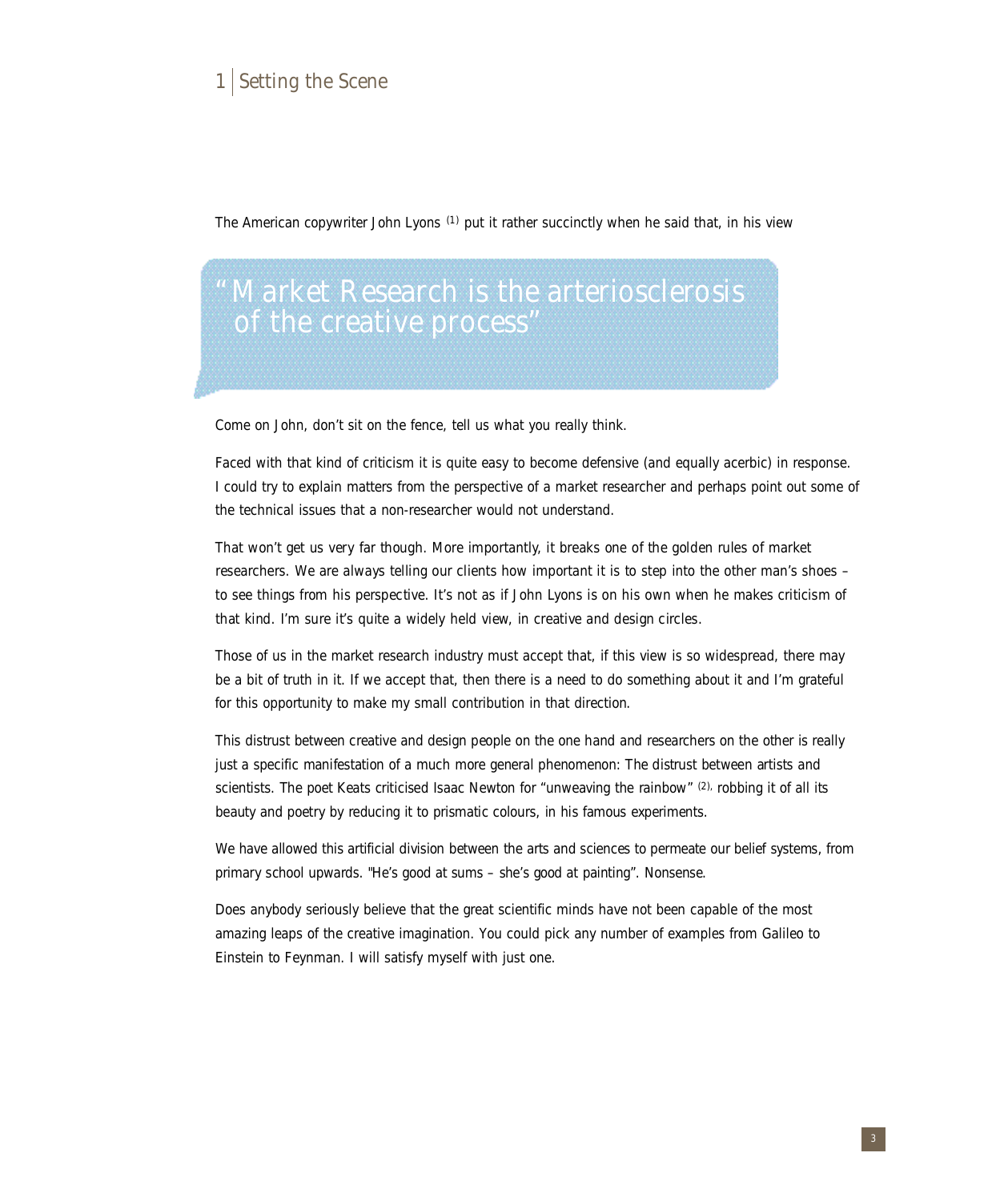# 1 Setting the Scene

We are all familiar today with the image of the world as a globe. Let's do a little mental experiment. Come with me back in time, to the year 230 B.C. We're sitting in a bar in Alexandria in North Africa. We are listening in on a conversation at the next table where a lunatic is explaining to his mates that he has been examining the sun the moon and the planets and he is convinced that the earth is a globe – like the moon. He is trying to convince them to join him in an experiment to measure the angle of the mid-day sun in two locations, in Alexandria and Aswan. Then, by linking it to a measurement of the distance between the two cities and his knowledge of geometry, he is going to calculate the circumference of this globe – that only he and a small group of friends believe in.

The lunatic was Eratosthenes – he really did exist. He was the third librarian at Alexandria. The records of his experiment have survived. He got the circumference of the earth right to within  $2\%/3}$ .

Which do you marvel at most – the scientific ingenuity of the experiment or the creative leap of the imagination that gave him the insight in the first place?

As an ironic post-script, one of the things that we do know about Eratosthenes is that he had a nickname: Beta – his colleagues considered him a second-class mind – not quite an Alpha.

The reality is that this supposed division (between science and the arts) is an artificial one, which has only become accepted as the norm in relatively recent times as people have been required to work in ever narrowing areas, to cope with a progressively more complex world.



Which do you marvel at most – the scientific ingenuity of the experiment or the creative leap of the imagination that gave him the insight in the first place?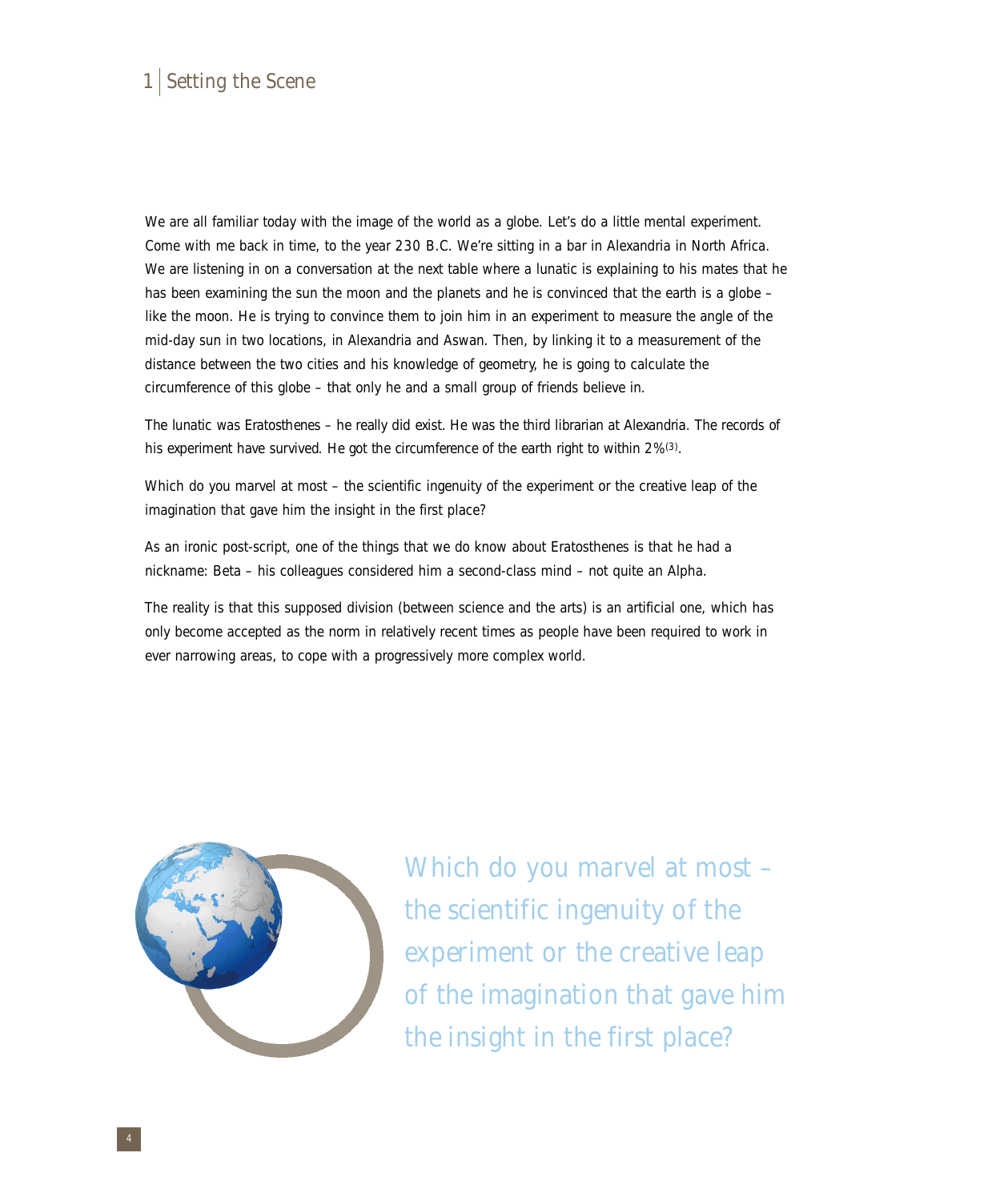# 2 Consilience Explained

Which brings me to the title I have chosen for this piece. Consilience<sup> $(4)$ </sup> is a word coined by Edward O. Wilson to capture his sense of the unity of all knowledge. He argues that science and the arts are two sides of the same coin. Life is complex. The arts can cope with that complexity. The closer the artist gets to the edge of complexity (without 'losing it' entirely) the better.

Science, up to relatively recently at least, has had to resort to reductionism to cope with complexity. Think of the phrase "all other things being equal". It is at the heart of the traditional sciences. It implies that we need to reduce the complexity of a problem in order to let science do what it is best at; providing irrefutable proof, using the trusted tools of observation, reason and experiment.

The difference between the arts and sciences is simply the degree of reductionism. To communicate properly, the artist and the scientist need to be conscious of this. We need to develop a common language, understood by both traditions – to coin a phrase.

I believe there is a parallel in the traditional stand off between market researchers and those of us whose job is to create challenging new ideas and designs. It is very easy, in this scenario, for the market researcher to be cast in the role of the villain – killing a beautiful dream with an ugly fact.

We market researchers must accept some of the responsibility for this typecasting. Coming from a recently developed discipline we have felt compelled to seek comfort in the safety blanket of our scientific roots. Clients have contributed to the problem, frequently to their own detriment. They (clients) want reductionism. They want clear-cut test results. They want to believe in something called a 'buy test' or a 'propensity to buy' score. Ideally they want it reduced to a single number.

It is perfectly understandable that we should want this kind of finality in a set of research results. We need to face reality, however. The fact that something is referred to as a 'propensity to buy score' does not mean that it actually measures an individual's real buying intentions or capabilities. Our desperate need to believe can deceive us terribly.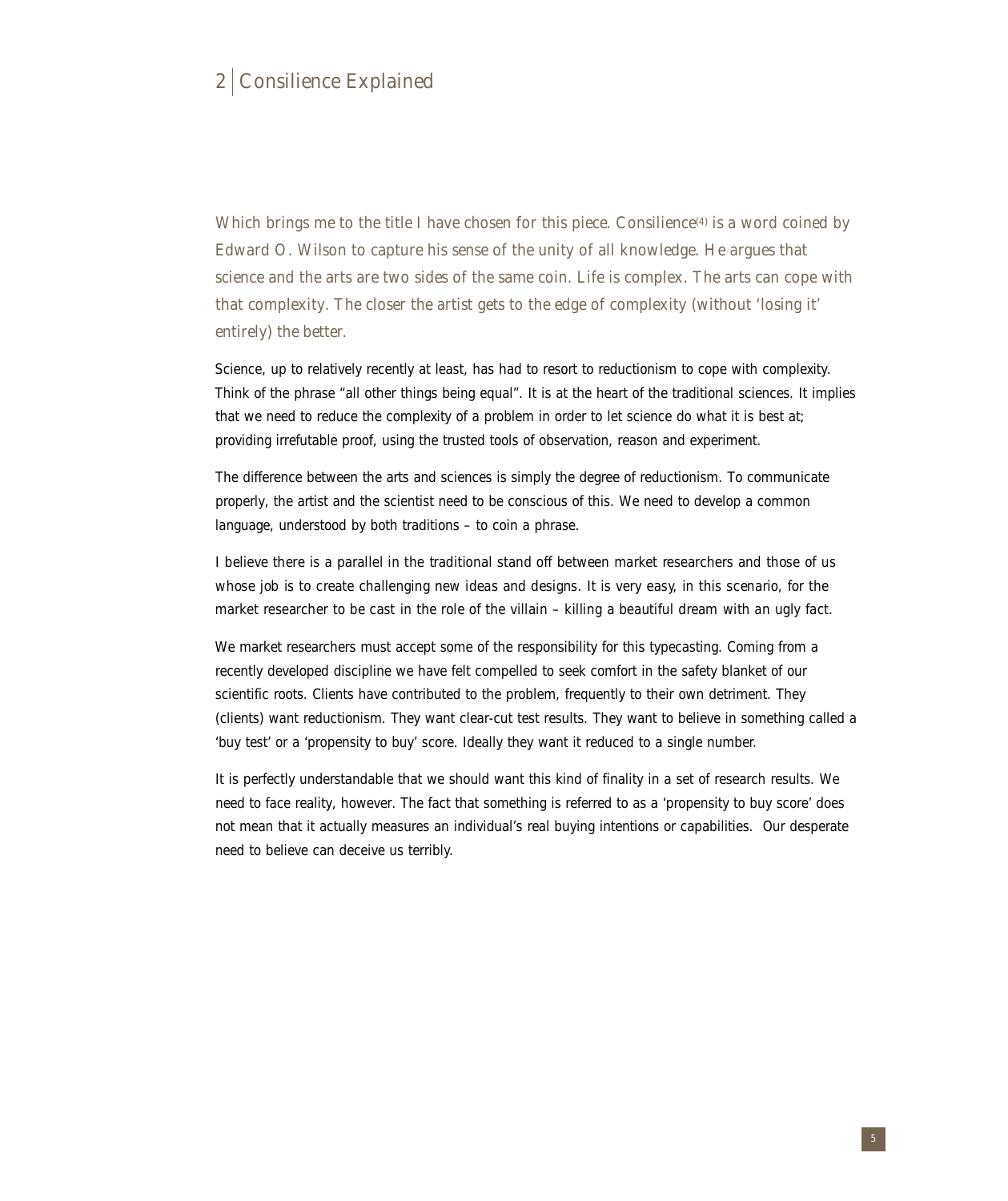# 3 Facing Reality

It is time, for us to step back and make a more realistic assessment of the role of market research in new product development. The essentials of that re-assessment are, I believe:-

- п Recognising the gap between the complexity of the real world and the reductionism of an artificial test
- Acknowledging that reductionism can, particularly at too early a stage in the process, kill a  $\blacksquare$ good idea.
- Finding a more flexible framework that helps us cope better with the complexity of the real  $\blacksquare$ world – the world in which our new 'products' have to survive and thrive.

Along the way we are going to have to consider some fairly fundamental questions like:

- What exactly is a new product ? H
- How do we represent or explain to potential consumers, something that doesn't yet exist?
- Why do we get it wrong so often?
- Why do so many really successful new products get by, with little formal research input? П

Where to begin? Maybe with a rough summary of what tends to happen at present.

''Why do we get it wrong so often?''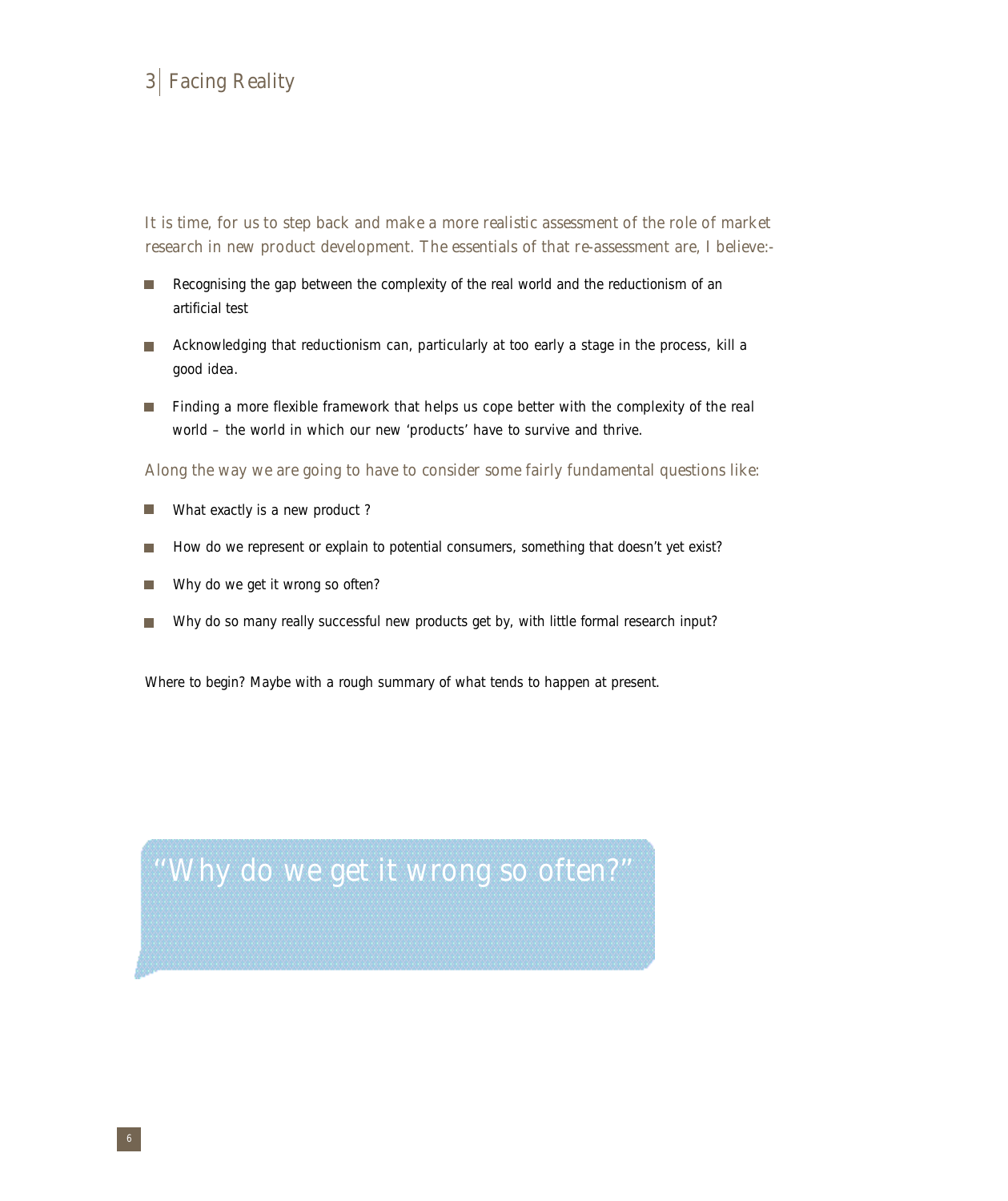# 4 The Current Approach

In describing the current approach to new product development research I am going to exaggerate somewhat to make my point.

- Most people tend to think of new product development research as consisting of just that; work that  $\blacksquare$ is carried out when a new product idea is being considered.
- That is much too narrow a focus, as I will try to explain later.
- Typically, people will tend to focus on techniques which sort of research do we need to help us  $\blacksquare$ make progress.

Most new product development projects will probably involve some initial exploratory phase of qualitative research to get into the consumers mindset, understand their way of thinking, and so on.

That is fine, up to a point. If you are only doing your exploratory research at this point in the process however, you are, in all probability, too late. By linking your exploration of consumer needs (or wants) with a specific proposed solution (your new idea), you run the risk of producing results with a heavy overlay of wish fulfilment. I will try to provide illustrations of this as I go along.

■ The next likely stage of research (certainly from the end client's perspective) is some form of marketing mix test or simulated test market. Market researchers have invested a great deal of ingenuity in developing scientific models of this kind. They do have an invaluable role to play but we must appreciate their limitations. More importantly, we must see them as only one part of the innovation process. There are other important pieces in the jigsaw and if we don't assemble them properly, we run the risk of deceiving ourselves.

The problem, as I see it, is that this approach is too constraining. There are too many obvious tripwires along the way that allow bad ideas to slip through or that kill good ideas at an early stage in the process.

We need a more flexible model that takes account of the lessons we have learned over the past 20 or 30 years. To help us in that direction I propose to examine some of the pitfalls that I have encountered in this area over the years. I will then try to examine some of the opportunities: the sources of creative breakthroughs that we too often overlook or take for granted. Drawing on these case histories I will then try to outline my framework for the role of research in product development. (If you are a very alert reader you will notice that I have dropped the word "new" from my original brief: for reasons that I hope will become evident later).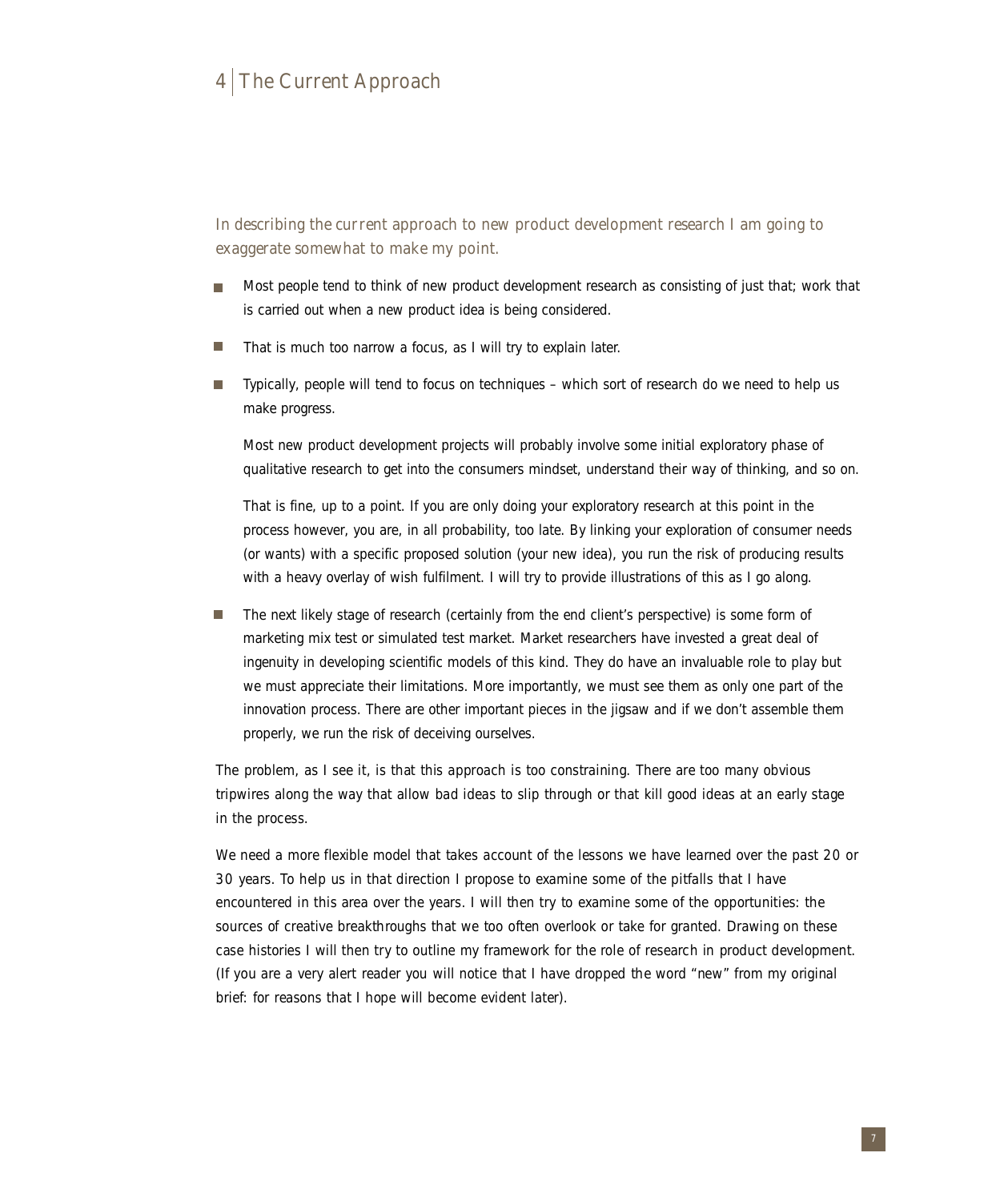There are probably more than seven but our time is limited and there are well established precedents for this particular number!

#### 5.1 Failures of understanding

These are particularly likely to arise at the early stages in a new product development project where the product does not yet exist and we have to make do with stimulus material: pictures, words, descriptions etc.

The sin is to assume that when respondents in research are reacting to that stimulus material, they are reacting to the concept or the product itself. We have to take great care to check, in the research process, how well or badly the stimulus material gets across the original intention of the concept or product.

To do this, the researcher has to be very well briefed so that he or she knows exactly what the designer has in mind. The researcher then has to be sensitive enough to have research respondents play back their understanding of the concept, in order to see whether the stimulus material does justice to the concept or not.

A lack of sensitivity in this area can lead to premature death for promising ideas. The solutions are obvious – be careful in your briefing, in the preparation of your stimulus material and in your choice of researcher.

#### 5.2 The mis-measure of significance

Market research has inherited a very valuable idea from statistics. The notion of the significance test. It has become the bane of our lives because almost all non-specialists misunderstand it.

When we do product tests nowadays, we are automatically expected to provide statistical significance test scores along with our results. People take great – too great – comfort from them. Because all they mean is that you can be pretty confident that the test results are measurably close to what you would get if you carried out the test among the population as a whole, rather than just in your small sample.

In other words, it is too easy for us to assume that simply because test results are significant (in the narrow statistical sense) that this translates into a sense of personal significance for the individual consumer. Significance in this area has a completely different meaning and one that is infinitely more important to the success or otherwise of a new product concept. Consider this example.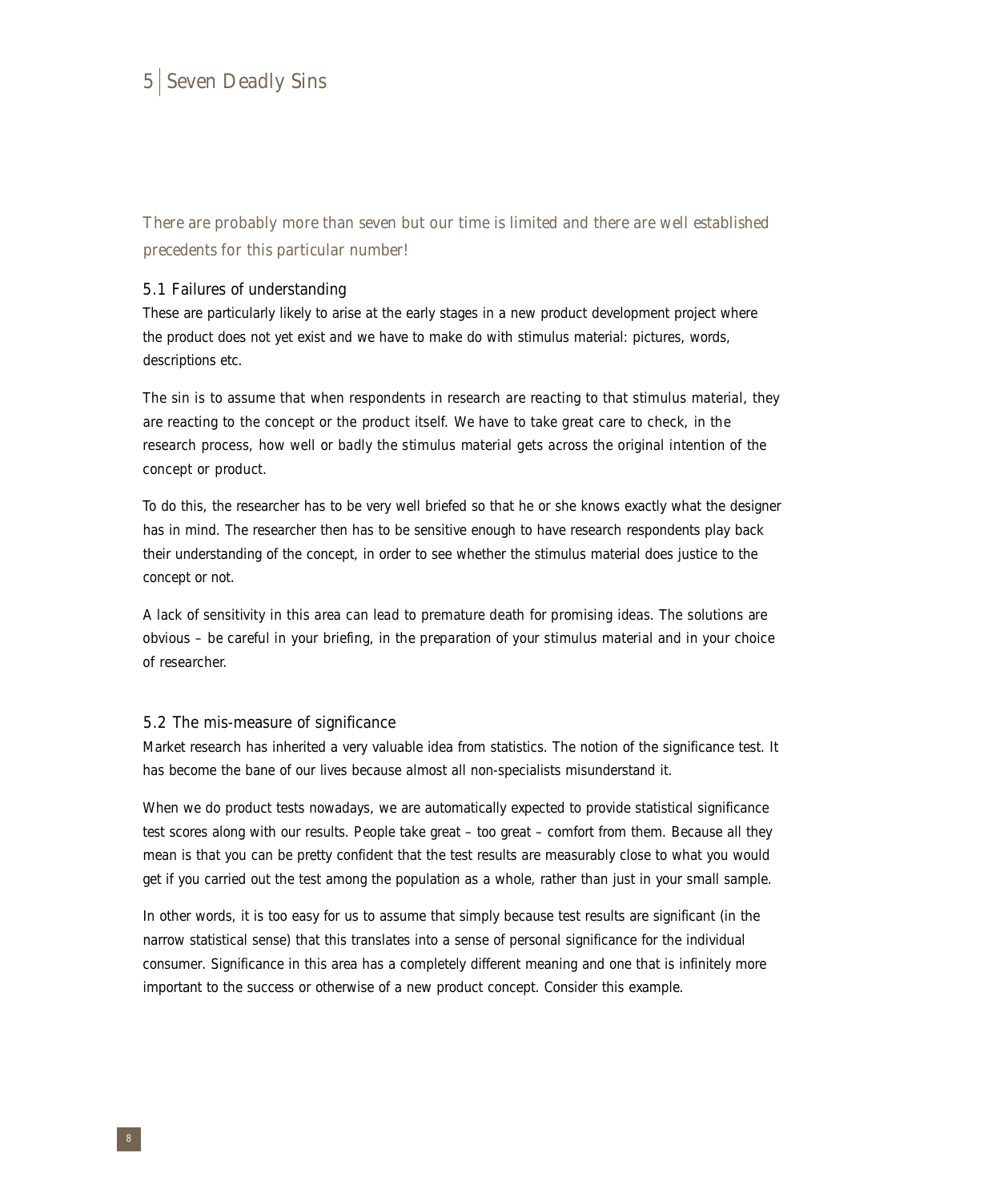In 1985 I did some work to gain an understanding of why the baby food brand Milupa was cutting a swathe through the baby foods market. I am sure that the technical excellence of the product had a lot to do with it. But what sticks in my mind is how the design elements of the brand resonated with young mothers: how it gave significant competitive advantage to this brand, relative to competition, from a consumer perspective.

To understand it fully, you have to try to put yourself into the mindset of the mother of a newly born child. The newborn baby is the centre of her universe. Anyone who shares her preoccupation is an ally. All of the detailed product information on the back of the pack may be an offence to certain design sensibilities but they are proof to the young mother that this product is from somebody who really cares.

The colour coding of the various health checks (gluten free etc.) on the pack are further confirmation of this. The foil inner wrap is an added guarantee of freshness (competitors were using greaseproof paper at the time). The fact that the pouch could be removed from the pack and put into even a small handbag was a welcome convenience for mums who wanted to bring the new baby around to friends and relatives. The significance of this, for a woman who has been confined to home in the late stages of her pregnancy, are incalculable.

This is the kind of significance we should be focussing on, in our assessment of the prospects of new concepts or brands.

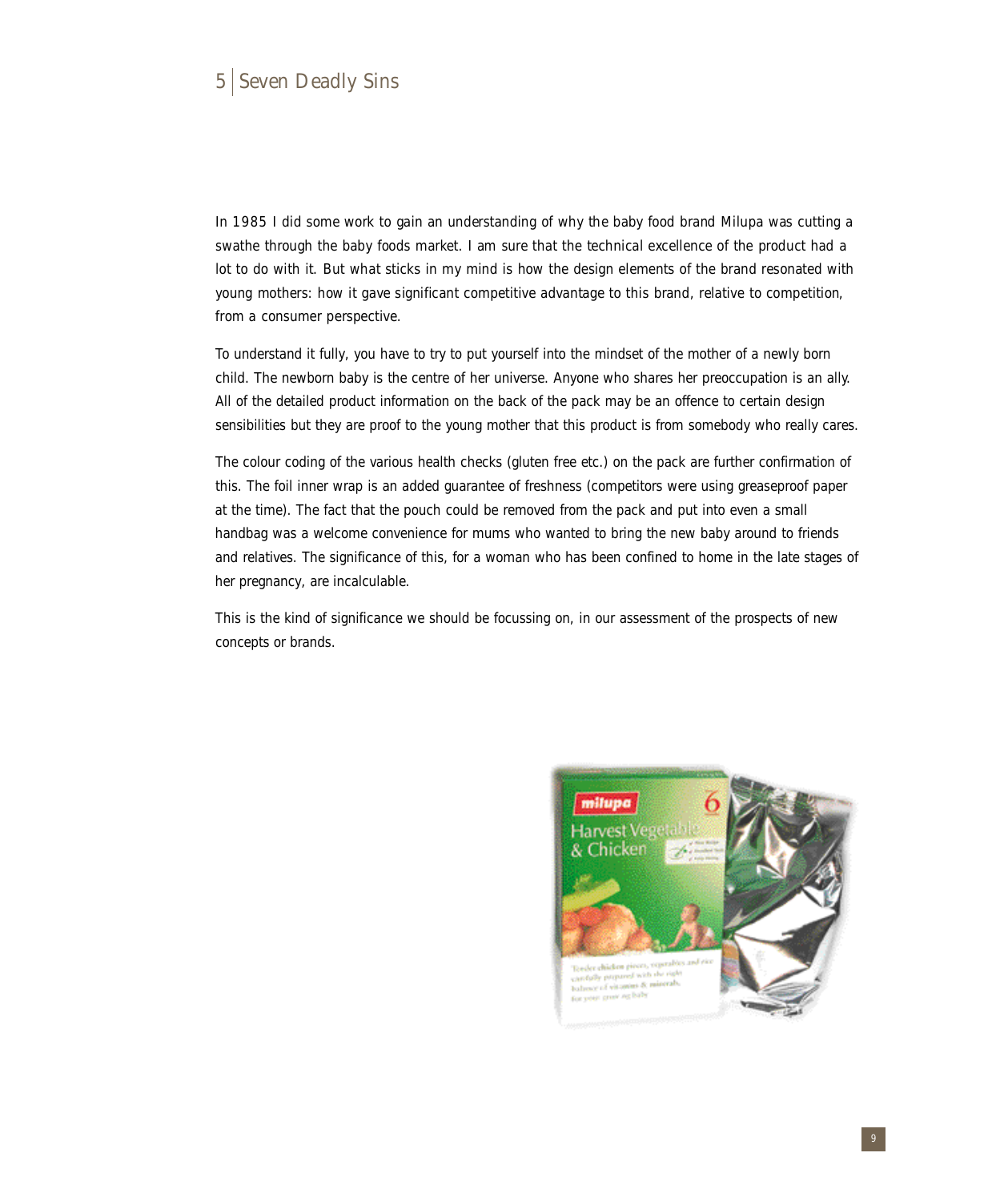#### 5.3 Getting the balance wrong

My previous example will, I hope, convince you that I have a keen appreciation of the value of design elements in a successful brand mix. My next, is an attempt to stress the importance of keeping those design elements in their proper perspective.

There has been a tendency in recent years for big brands to make public announcements about their marketing strategies, their new advertising campaigns or their logo changes. Somebody, somewhere believes that this is a way of magnifying the impact of the change. I have to say I don't believe this is the case.

More often than not, in my experience, this backfires. It feeds the "no logo" mentality. I don't wish to single out Aer Lingus for special mention here (it is one of my favourite brands) but I think it was a real mistake some years ago for them to publish, in a very high profile fashion, how much they were planning to spend on their new corporate livery. The term "cruisin' for a bruisin'" comes to mind. David Lewis(5) had it right when he suggested that "buzz beats hype". Young consumers, in particular, are more comfortable with communication that comes at them 'under the radar' so to speak.

#### 5.4 Ignoring the fourth dimension

Andrew Lloyd Webber<sup>(6)</sup> suggests that "love changes everything". I don't know – I wouldn't be qualified to say. I do know one thing that changes everything – time (the fourth dimension).

I have written elsewhere<sup>( $7$ )</sup> about the initially cool response of consumers to the original notion of mobile phones and ATM's. Most consumers (but not all – an important point we will return to later) had difficulty visualising today's world where we would be lost without these innovations.



Another example: In the early 1990's, when petrol retailers began exploring the notion of delivering a food-to-go option in their outlets they encountered considerable resistance. The idea of buying and eating food in such "smelly" surroundings didn't seem appetising.

To measure the true potential however, it was necessary to take consumers on an imaginary journey into a world where the petrol forecourt was changed utterly and where the forecourt shop would frame the consumer offering in a completely new way.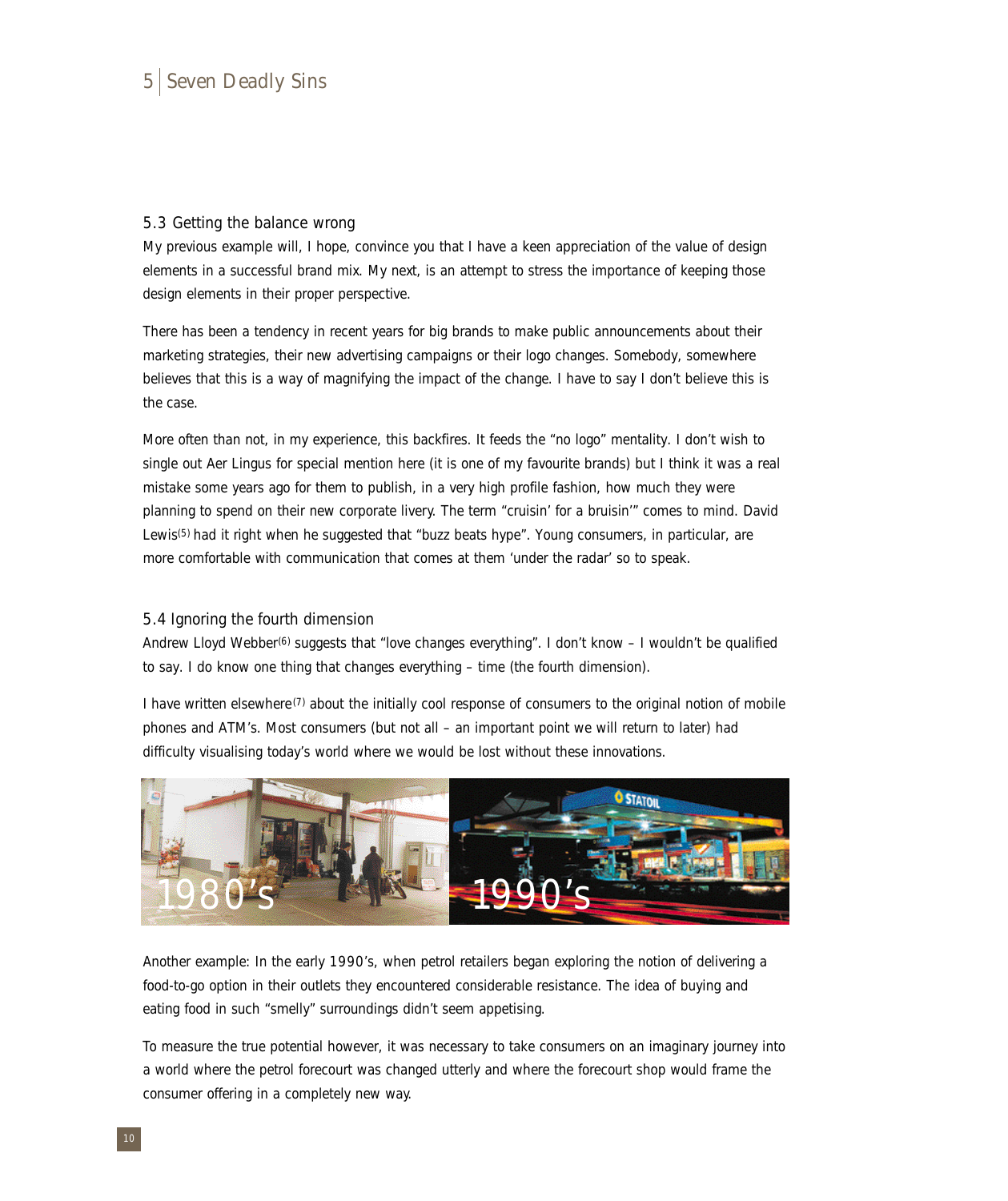#### 5.5 The Devil is in the detail

Some new product ideas fail because they don't go far enough. The most obvious example I can think of is the move towards more concentrated washing powders. The producers saw it as a move towards greater convenience for shoppers: smaller packs of more concentrated powders were easier for the shopper to take home from the store.

This was an example of consumers misinterpreting the intended message (as I described earlier). They worried about using too much of the concentrated powder. They were concerned about being taken in by a marketing ploy. The original concentrated powders failed miserably.

It was only when the powder manufacturers moved to a concentrated tablet format that things began to take off. The tablets were a guarantee to the consumer that she wasn't using more than the required dosage. Tablets now account for 50% of the market.

If you look at the pack design for River Rock spring water you won't notice anything particularly surprising. If you compare it with the original design for that brand however you will see an amazing change, and an example of the fact that even a company as accomplished as Coca-Cola can get things wrong when they move into a new market. Their original design was clearly modelled on the early success of Ballygowan but the market had moved on by the time they got their brand to market. They had to play "catch up" very quickly and, did so, I gather, quite successfully.

There are many examples of how small design elements can be used to leverage added value to a brand. One that has really tickled my fancy in recent times has been the use of the red and yellow "blobs" from the MasterCard symbol as avid

footfall fans in their recent World Cup TV "stings". I imagine these were relatively inexpensive to produce but the banter between the characters greatly enhanced my sense of that brand being in touch (I particularly enjoyed the misrecollection of a chocolate bar from childhood – "a Cameroon bar"). The series seems to me to have given real life to a relatively standard logo element, but one that is right at the heart of the brand design (so it doesn't get confused).

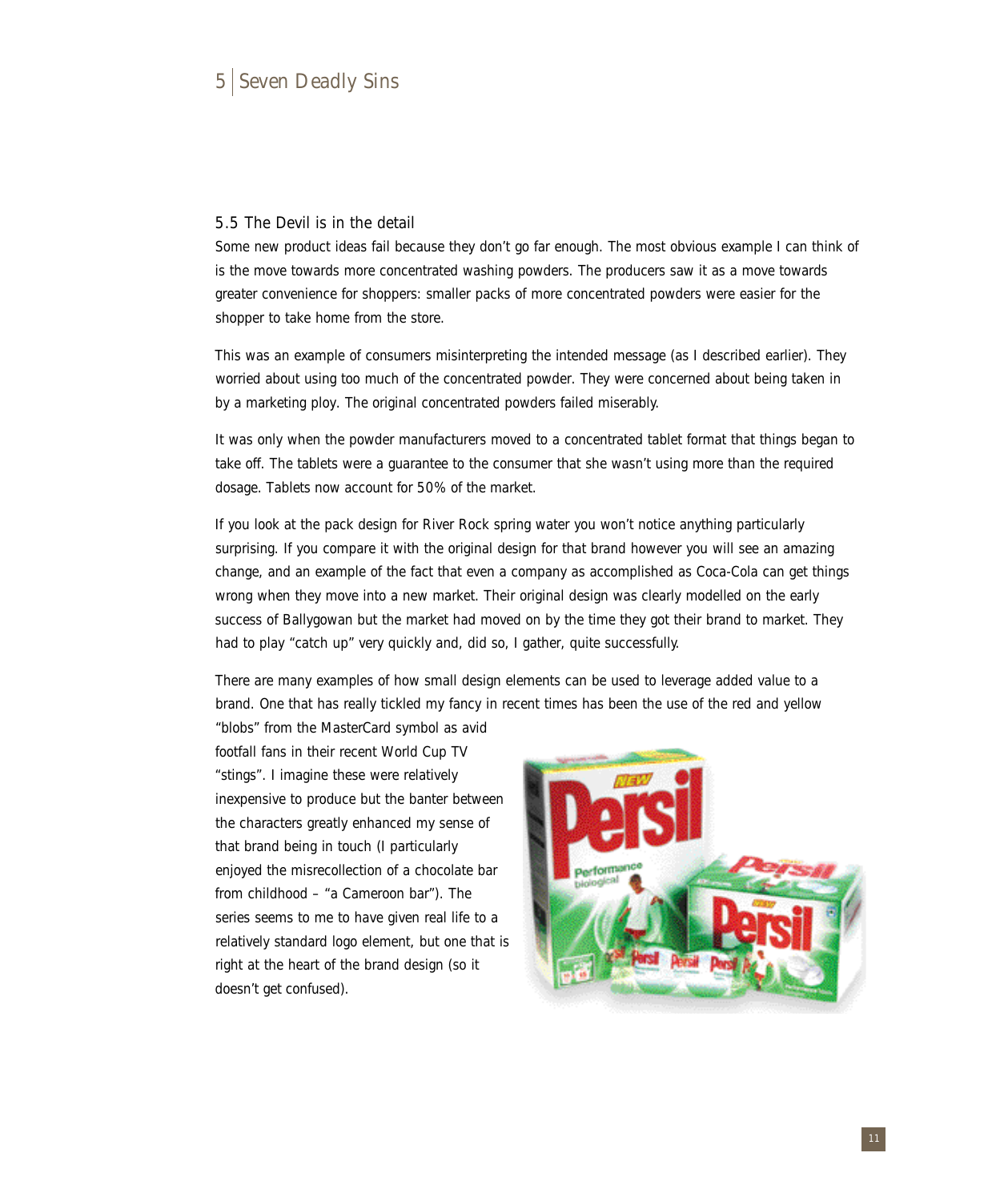#### 5.6 Listening and not observing

It is, of course absolutely appropriate that we should listen to consumers. Sometimes however, consumers can mislead us, even when they don't mean to.

I have written elsewhere<sup>(8)</sup> about the extent to which the National Lottery would be running at a loss if it were to listen to what consumers say about Lotto and how it should be redesigned. You only get at the truth by observing what people do when prize sizes vary.

#### 5.7 Not thinking through the consequences

My illustration of this "sin" provides another example of the importance of observation.

Some years ago, I sat in on a planning meeting in Germany. My Qualis-International colleague Udo Reuter was working on a piece of research to find out why toothpaste sales in Germany were declining. (What would this do to the image of the German people?)

The decline in sales was triggered by a change in the design of toothbrushes. We have all gotten used to the idea of using the head of the toothbrush as the unit of measurement of how much toothpaste we need. Toothbrush heads were getting shorter. You may remember those animated commercials where the person's head hinged completely at the mouth to allow them get the toothbrush behind their back teeth.

In addition, electric toothbrushes tended to have smaller heads. A reduction of even 10% in the amount put on the toothbrush can produce a 10% decline in volumes. I think I am right in saying that a number of the companies who specialise in producing toothpaste also produce toothbrushes. It is a clear example of an innovation turning around and kicking you in the teeth.

That's enough sin. Lets turn to Seven Virtues.

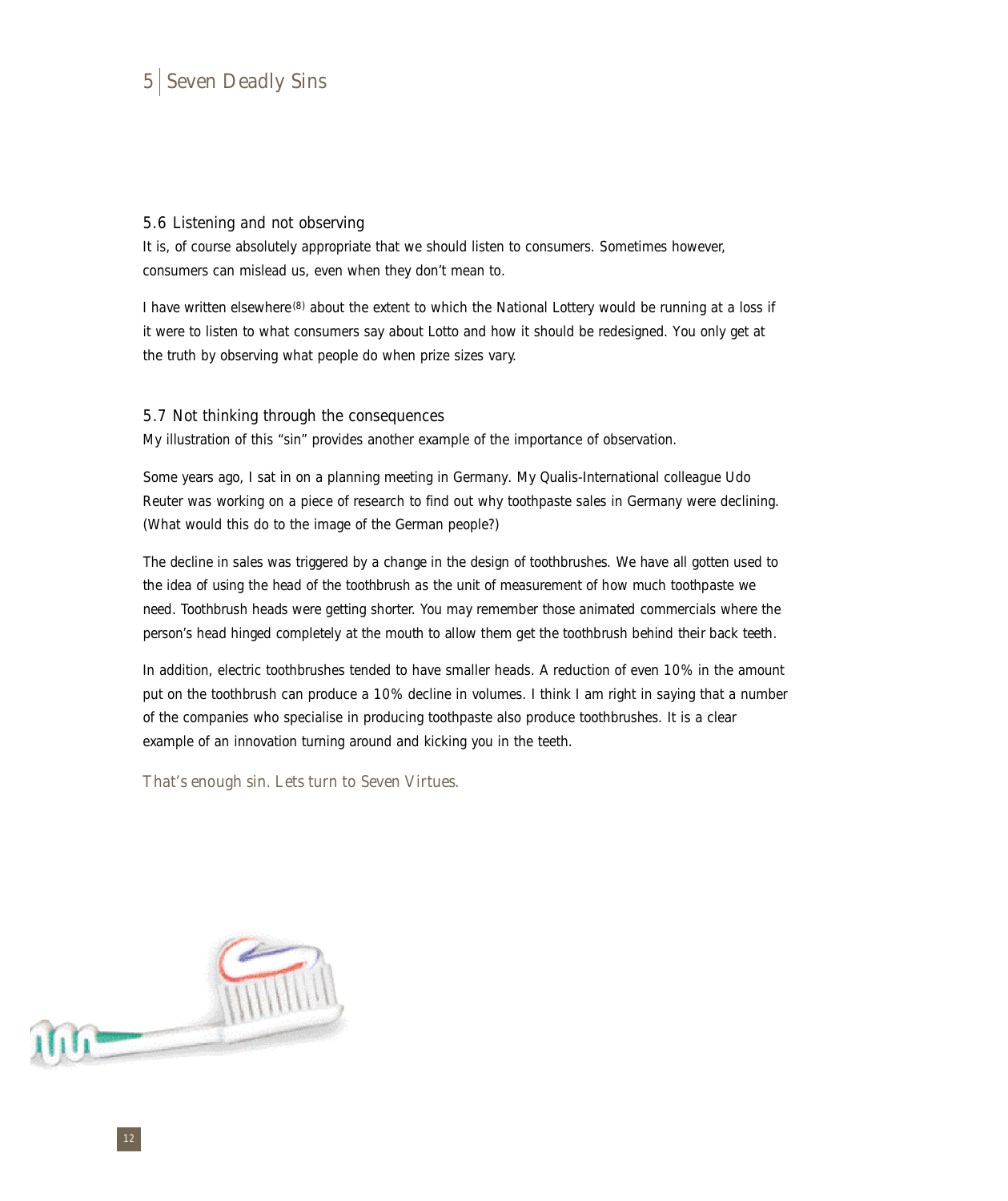Anybody taking the trouble to read this is probably looking for a little checklist that will stimulate innovative new ideas. My list is not a comprehensive one but it might make a start in that direction.

#### 6.1 Look for Conflict

There is a tendency to look to research as something that provides answers. In the area of product development, we have to force ourselves to think of research as something that also poses questions.

For a new product or idea to succeed it has to resolve some problem or conflict for consumers. The appropriate starting point therefore is to look for areas of conflict.

By way of example, there is a strong latent demand at present for a good and efficient form of under floor heating. Why? Because space is so expensive now that houses and apartments are getting smaller and smaller. Radiators on walls get in the way and they limit the use we can make of available space.

One under-utilised resource in this quest for areas of conflict is the sort of statistics that we are all surrounded by. Anybody who has been half-awake over the past fifteen years will have seen a number of related tendencies:-

- The dramatic rise in people working outside the home, particularly among women П
- An even more dramatic increase in car purchases
- П A doubling of the proportion of food consumed outside the home

These developments created conflicts for consumers. They created a need for toll-bridges and toll-roads, for food on the go or for Kellogg's Special K bar as a development of the original cereal brand.

This leads me to my next source of opportunity.

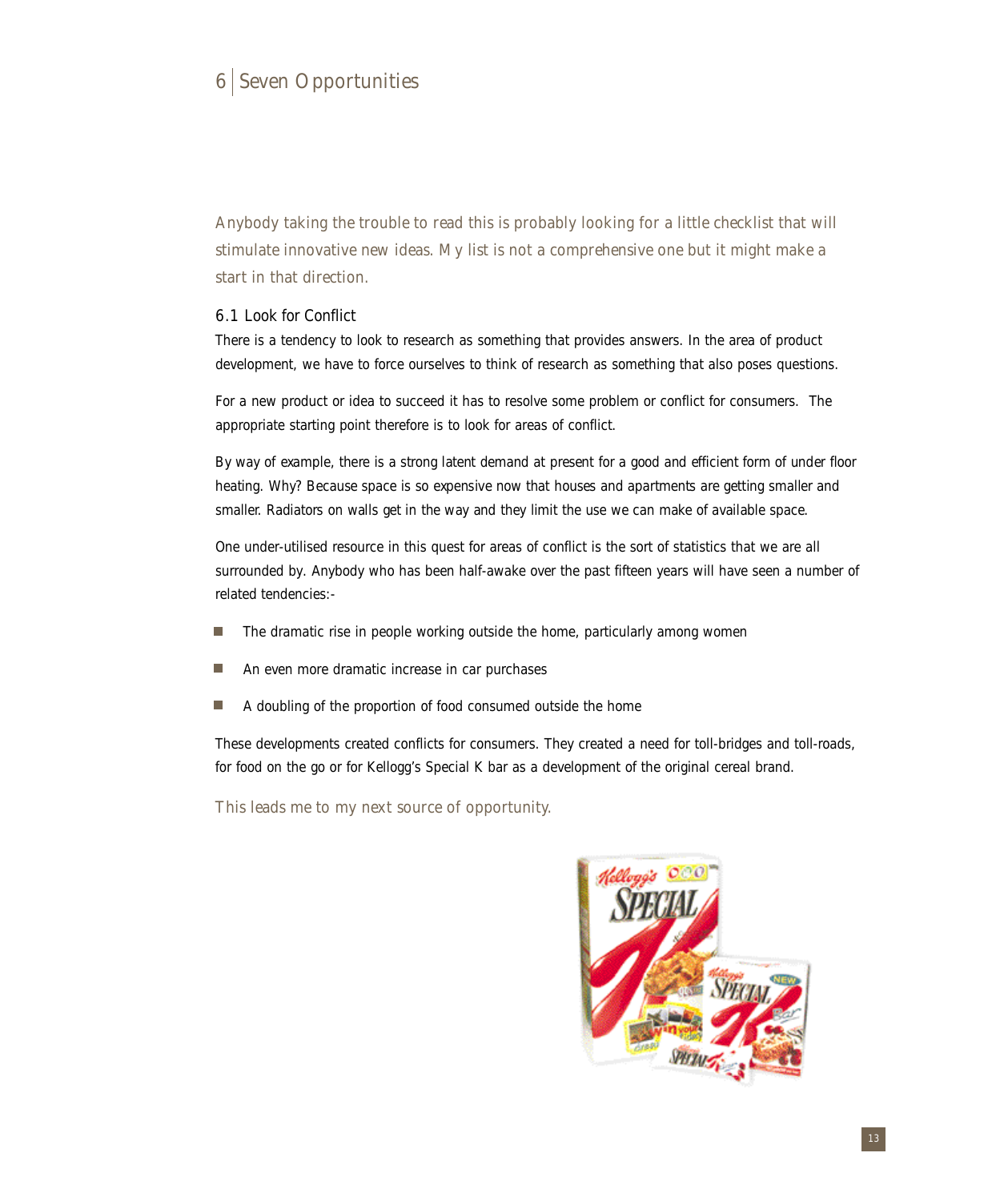#### 6.2 Open Your Eyes

We are all surrounded by examples of clever marketing innovation. Why do we miss so many lessons and opportunities?

I think there are two reasons. Firstly, we look for examples in relation to new products. We forget the fact that most innovations occur in existing products that want, or need, to reinvent themselves.

Secondly we fall victim to a more general tendency that Ed Wilson refers to in his book, whose title I have stolen so shamelessly. He describes how scientific breakthroughs go through five distinct stages in peer group evaluation. They start out as being interesting (hypotheses) and move in turn to being suggestive, persuasive, compelling and finally, obvious. We are all inclined to take these innovations for granted when they get to the point of being obvious. Let me try to illustrate.

Most of us are familiar with the two Cadbury brands, Milk Tray and Cadbury's Roses. Milk Tray has been around for longer and is rather more formal in its overall style. It is the kind of brand you would give as a gift to your mother. Somebody obviously spotted this as a problem area and went on to invent Cadbury's Roses. The semiotics of the Cadbury's Roses pack are completely different from those of Milk Tray: fun, informal, for sharing etc. The latest estimates I have seen in Checkout magazine suggest that Cadbury's Roses is twice as big a brand (in volume sales) as Milk Tray at this stage.



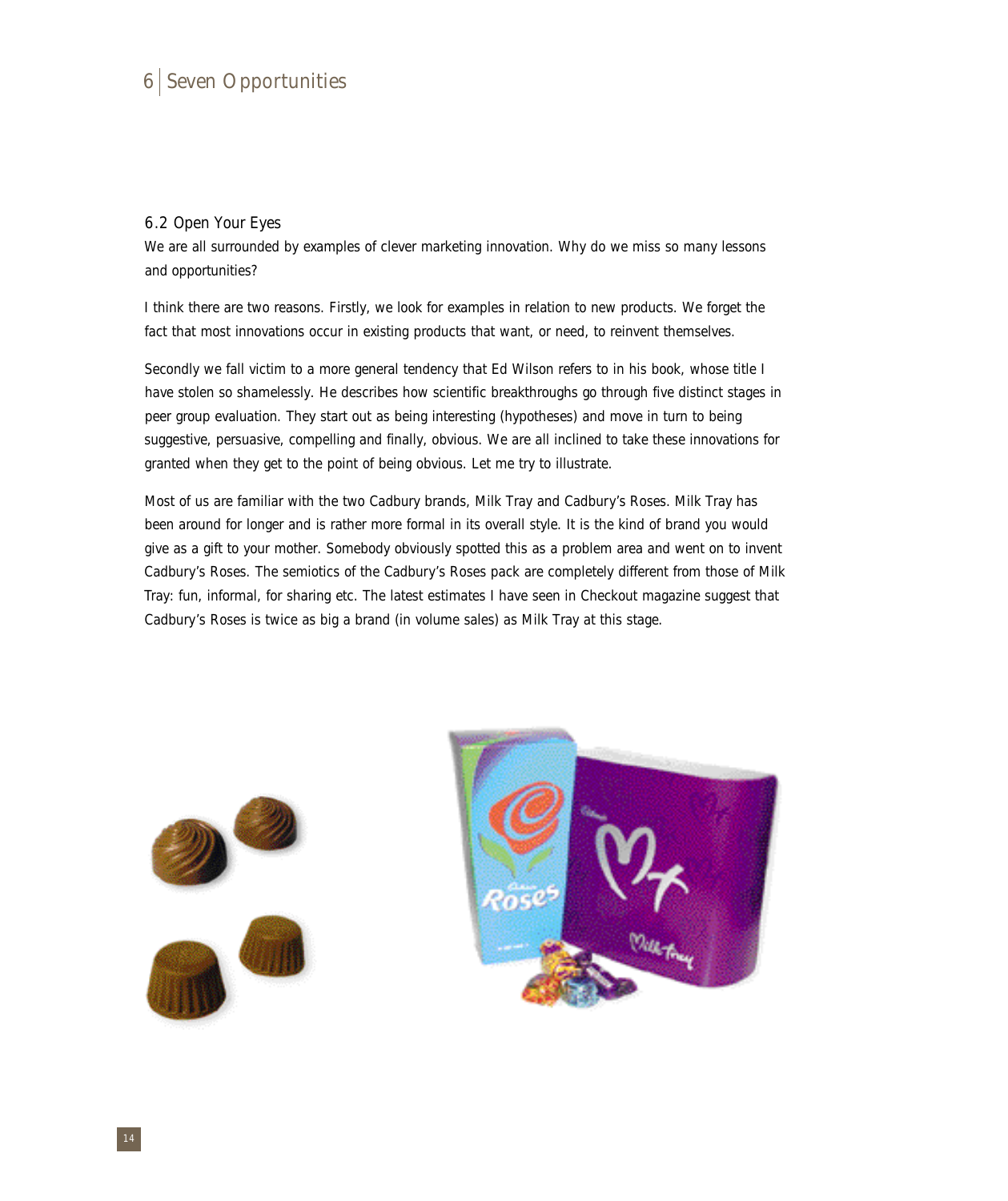The interesting thing is if you unwrap the Cadbury's Roses sweets you will find that many of them are identical to the sweets in the Cadbury's Milk Tray pack. If my recollection serves me correctly, there are even more that started out life as Milk Tray items, which have transferred across to the Roses selection. (The little half barrel, for example).

The success of this Cadbury innovation sparked a response from Mars who developed their Celebration brand which is also a huge player in this market now. They extended the idea further by taking it into their ice-cream brand options.

Lo and behold, I recently spotted advertising in the Sunday Colour Supplements for a new brand – Magnum Moments – a Unilever response, based on their Magnum brand.

Ed Wilson (again) has coined a nice phrase for this pattern of connectedness

# ''I link therefore I am''

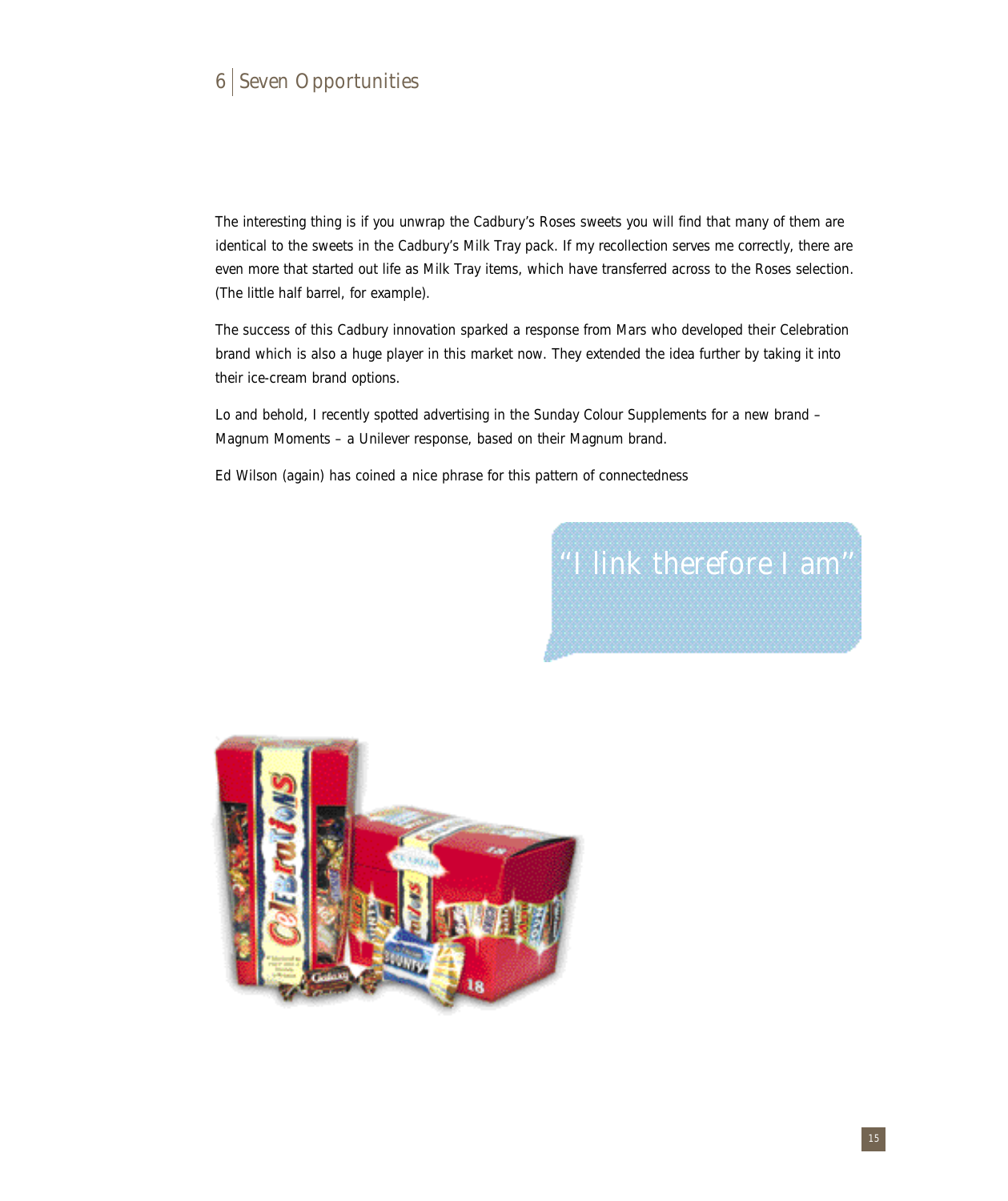#### 6.3 Re-invent Yourself

To survive in today's complex and changing world, brands constantly need to re-invent themselves.

The example with which I am most familiar is the Irish Times. If you are a regular reader you probably think that it hasn't changed much over the years. It is not that long ago that it was all produced in a single issue with no colour print. Most of their readers were against the idea of introducing colour, thinking it would turn the Times into a comic.

The Irish Times have been experiencing its own problems recently but these have been primarily in the cost and production area. Where would they be if they hadn't developed the Weekend Section, The Education and Living Section, their Property Section on Thursdays, The Ticket on Wednesdays or their colour magazine on Saturday? Think of the advertising revenues that those sections have generated.

I have deliberately kept any reference to their Sports Supplements to last because this has been such a tough nut to crack. It doesn't generate significant extra ad revenue (as far as I know) but it does, in my view, shift people's perceptions of The Irish Times and get's it in touch with changing reader interests. Tom Humphreys and his colleagues are going a long way towards changing the public face of the Irish Times.

Waterford Crystal is another example of this. Their John Rocha range has added a sense of style to their established craft credentials. It has taken Waterford Crystal out of the glass case and onto people's dining room tables (not to mention adding something like €20 million to their sales in Ireland in the past 12 months).

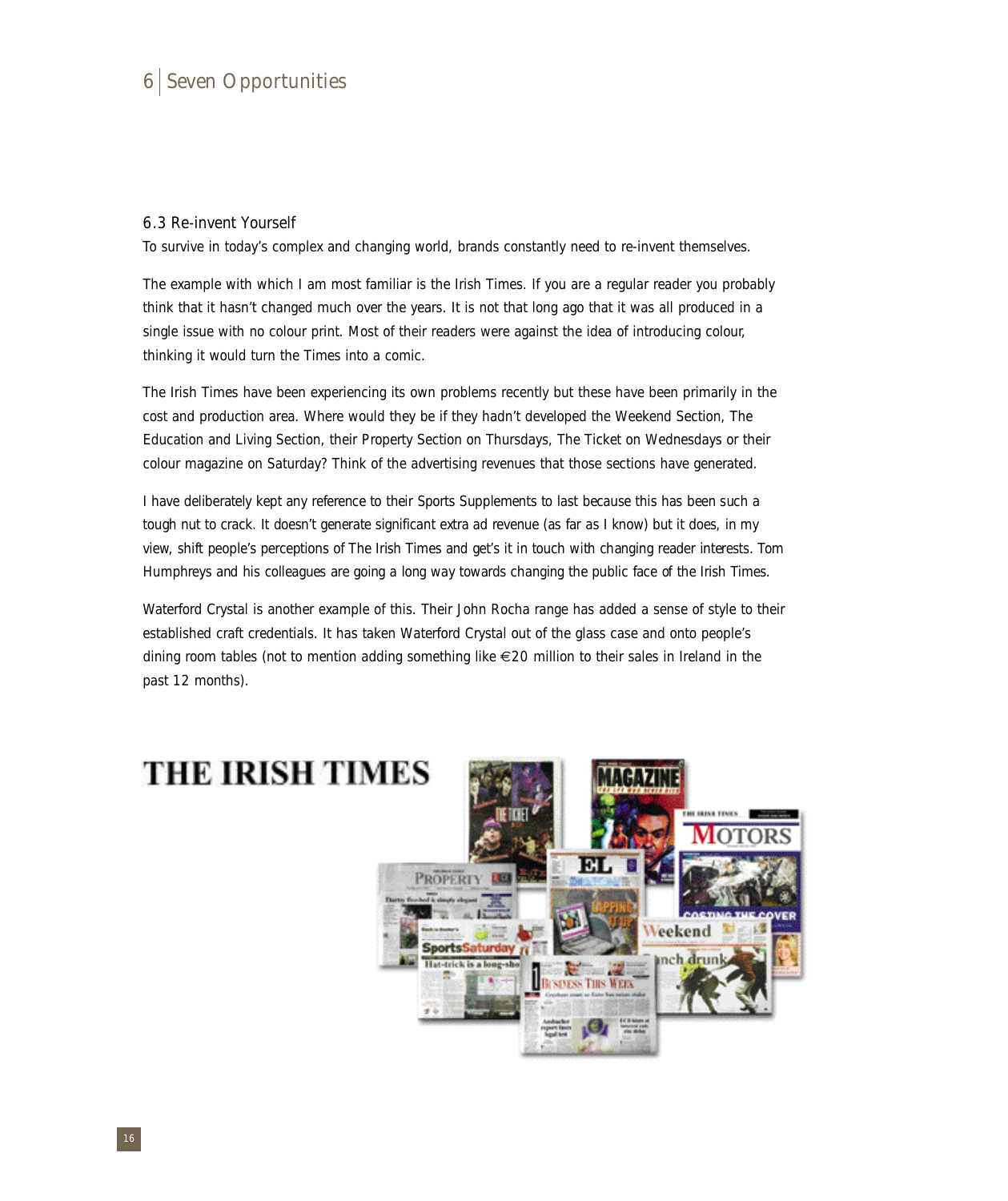#### 6.4 Break the Mould

The textbooks tell us that most new launches fail because they don't deliver anything new to the consumer. Frozen pizzas were reasonably well established in this country before Green Isle launched their Goodfellas range. It seems to me that they picked on two highly compelling points of difference in their original launch:-

- The deep-pan option, which, I suspect, was in- $\blacksquare$ tune with Irish palates at the time of launch.
- They broke the mould in terms of personality by  $\blacksquare$ foregoing the traditional Italian mama imagery and adopting a more "hard-nosed" persona.



#### 6.5 Invent a Heritage

In his book, "The Soul of the New Consumer"<sup>(9)</sup> – David Lewis makes a compelling argument. He points out that we, as modern consumers, are inundated with choice and we have less time than ever to make our decisions.

He argues that, in these circumstances, we are strongly attracted towards the authentic. Some product areas can capitalise on this very readily: the wine industry for example. But it is possible to invent a sense of heritage and authenticity. The Clydesdales in the Budweiser advertising (which was specifically chosen as appropriate for the Irish market) have succeeded in creating a mental image of that brand in Ireland, which is entirely different from its image in the home market. Cuisine de France is a compelling example of how even a small producer in Ireland can come up with a winning formula in this regard.

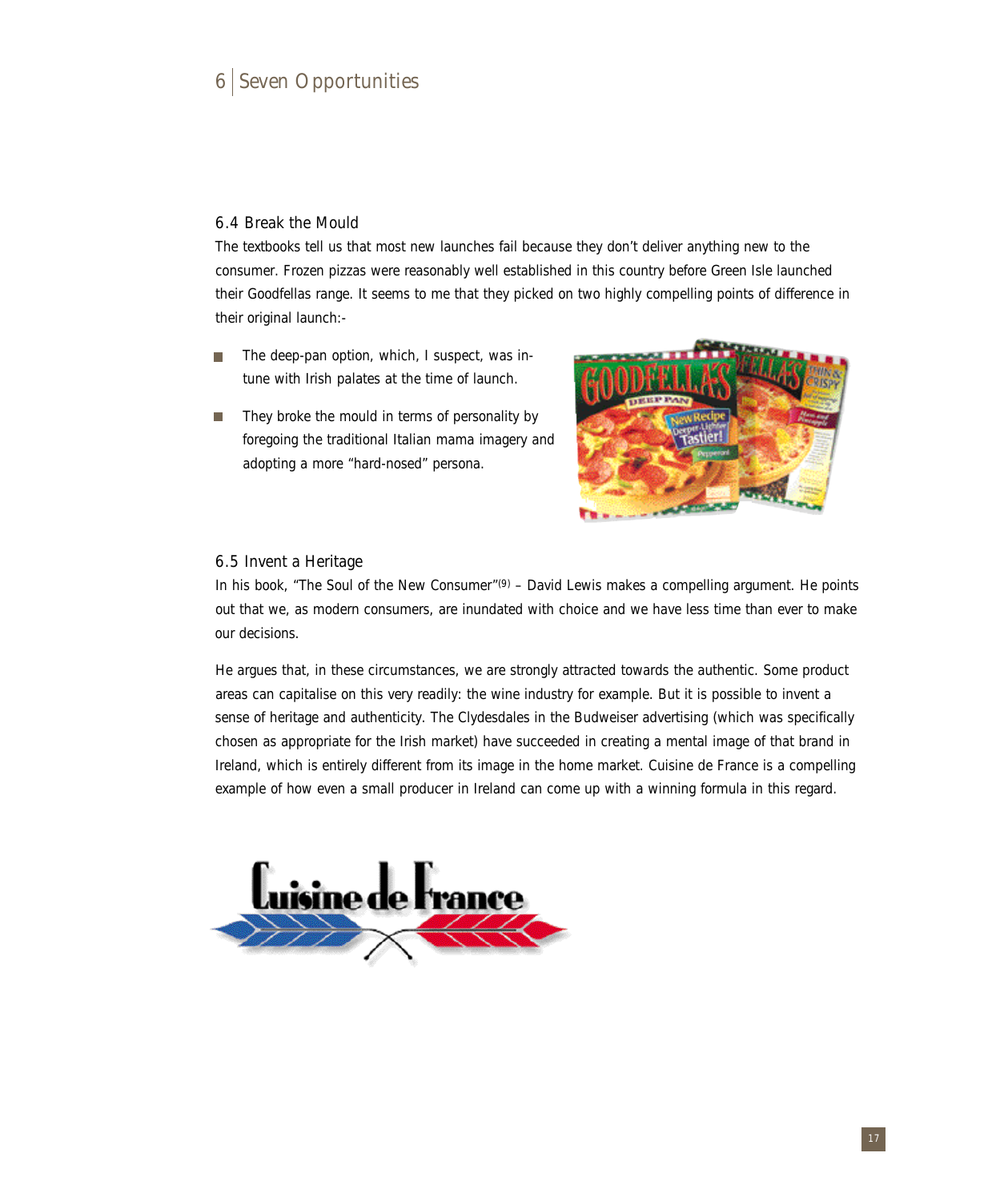#### 6.6 Do a Damien Duff

I am afraid I couldn't resist this particular reference. I think what makes young Mr. Duff so compelling is the way he gets in under the feet of big defenders and tortures them by doing things that they can't.

Donegal Catch is a lovely example of this. The multinationals had worked out a formula for selling frozen cod product. Their approach left an opportunity for a local manufacturer to fill the gap that the multinationals either didn't see, or found too troublesome.



#### 6.7 Think Well Ahead

In some cases more than others it is necessary to think really far in advance. Look what's happened already to the M50.

Many years back we were asked to do some work for Aer Rianta. They were concerned that, while their Duty Free shops were doing a roaring trade, their Tax Free shops (for watches, jewellery, perfumes and so on) were not doing so well. They had done a number of research projects and didn't seem to be getting anywhere. We suggested a slightly different approach to the research.

We took our respondents to the airport and arranged to take them through check-in and into the Tax Free and Duty Free area, asking them to take notes as they went. We accompanied them on this journey.

The problem became very clear, very quickly. Dublin Airport was rather differently configured at that time. Having checked-in at your desk, you made your way towards the departure gates. The first task was to put bags through the security check. The entrance into the Tax Free area was immediately on the right after the security check. It became very clear that people get flustered in this environment. They feel uncomfortable and are worried about missing their bag or getting it confused with that of another passenger so they grab their bags and move away from the area as quickly as possible.

It was quite clear that most people were 25 or 30 yards beyond the entry point to the Tax Free shop before they even began to settle down.

Aer Rianta opened up the area completely and sales took off.

It sounds simple but our respondents wouldn't have been able to give us the solution if we had been talking to them in Jury's Hotel and relying on their recollections of what happened.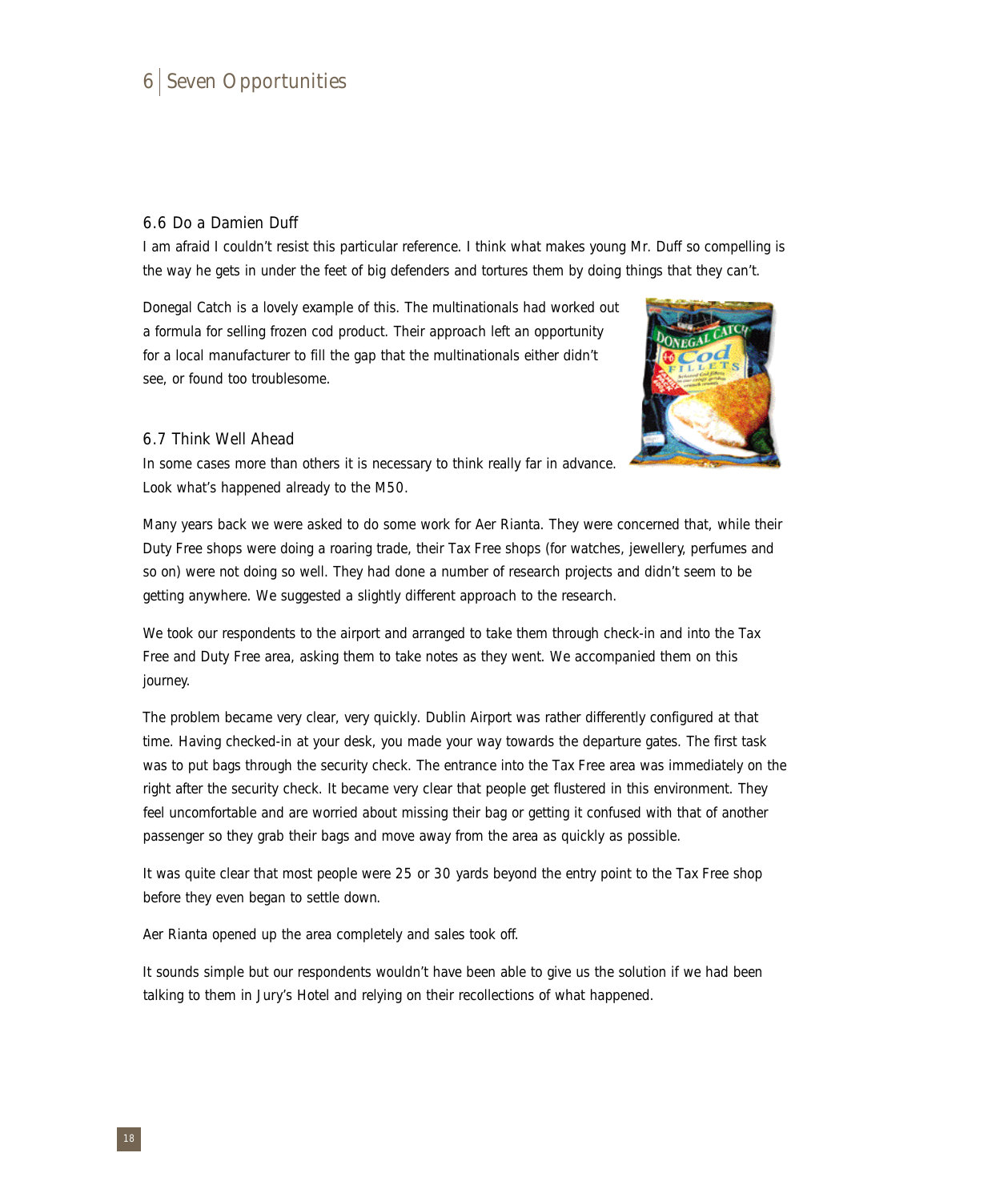# 7 Product Development Research – A New Paradigm

Now to the hard bit. What do all of these pointers suggest about the role of market research in product development. Here are my suggestions.

#### 7.1 A need for a wider space

My first suggestion is that innovation takes place in a very wide space and that our research methods need to reflect that.

I referred earlier to the fact that new product development projects tend to be seen in isolation. They benefit greatly from being put into a broader perspective: one which allows us to take account of market changes which lead to consumer conflict, which, in turn, creates the need for our innovations.

Many textbooks would suggest an innovation wheel that looks something like this:

### The conventional Innovation Wheel



I would argue that this wheel is, in reality, a "me-too" wheel. It is too reductionist in outlook. To achieve 'Consilience' it needs to be balanced by additional elements: ones that are expansionist, challenging and forward thinking.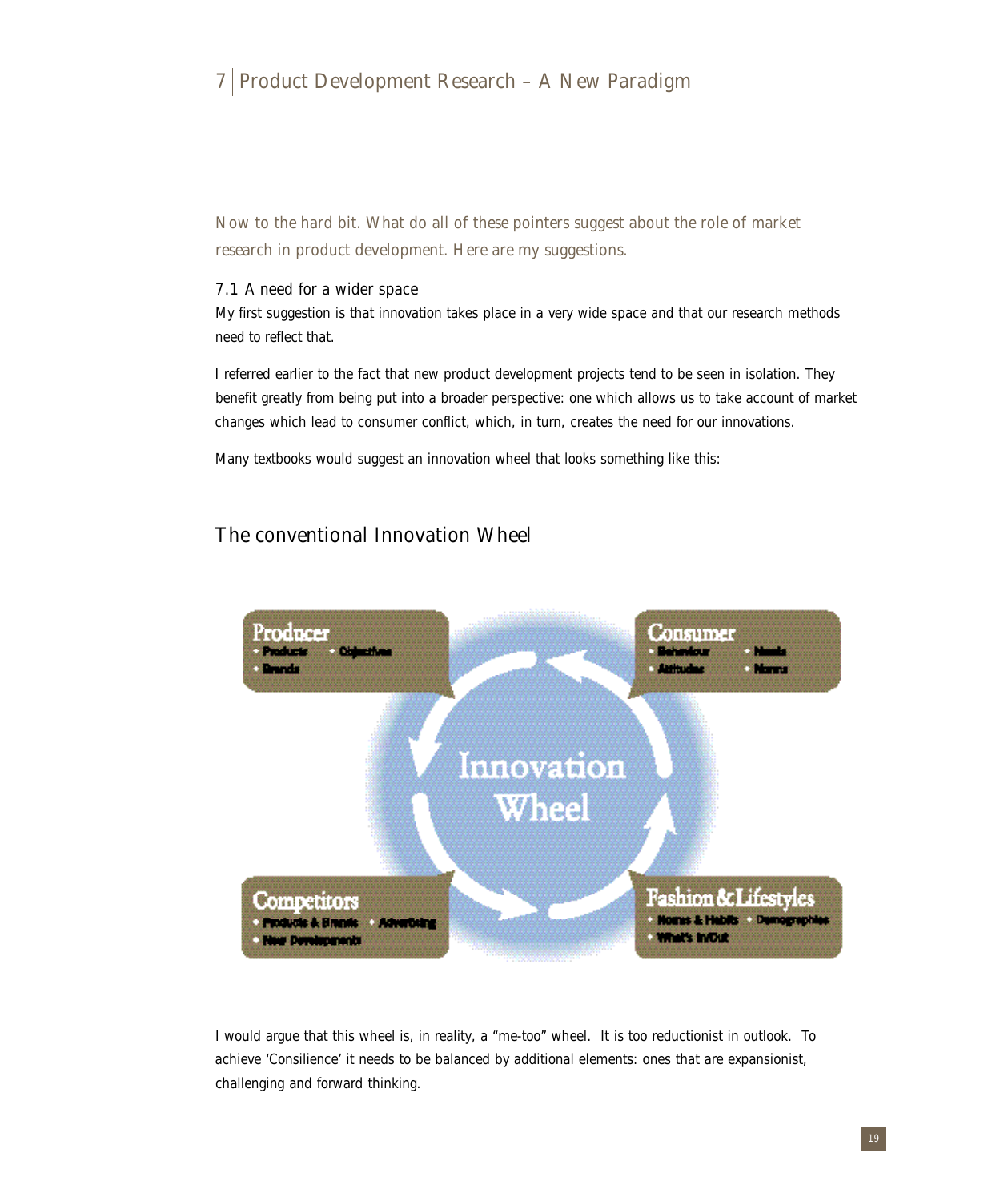The real innovations come from seeing things in a wider space like this:-

# The Real Innovation Wheel



A great many of the opportunities exist only when we give consideration to new times and new spaces. Our research needs to take this into account. This is where we will find our new creative ideas. If one were testing, for example, the demand for food on the go some years ago, it would have been necessary to identify consumers whose lifestyles dictated that they were experiencing the kind of pressures only now evident to the broad mass of consumers.

One would also need to have taken them into a new kind of space: the sort of environment that exists today on forecourt shops rather than the kind they were familiar with in the late '80s and early '90s. With modern facilities for simulation this shouldn't be beyond our wit.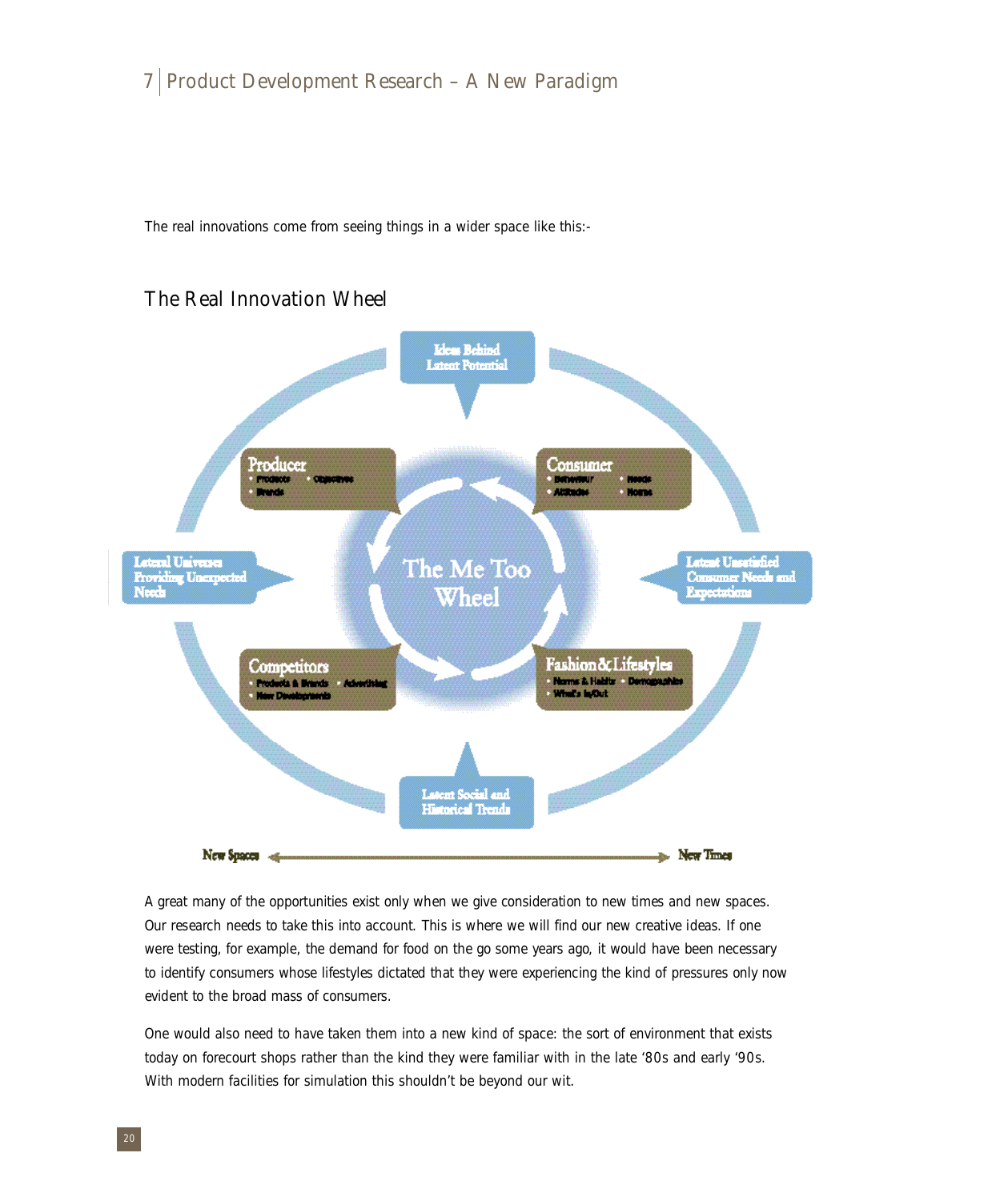#### 7.2 Examine things from different angles (triangulate)

In doing innovation work, it is a real mistake to focus too strongly on the innovation itself and to subject it to artificial scrutiny without taking into account the needs of the consumer and the relationship between the brand and the consumer. What I said earlier in relation to Milupa is perhaps my best example of the benefits that derive from taking the broadest possible view of matters.

We need to examine the concept or product, the consumer and the relationship between the two.

Each part of the equation needs to be considered under three different headings:-

- П Novelty
- Acceptance П
- Involvement п

Once we have all of our elements analysed in this way, we are in a position to start drawing our data together to reach conclusions. The following simple chart will give an illustration of what I mean here.

### Where Do You Want to Be

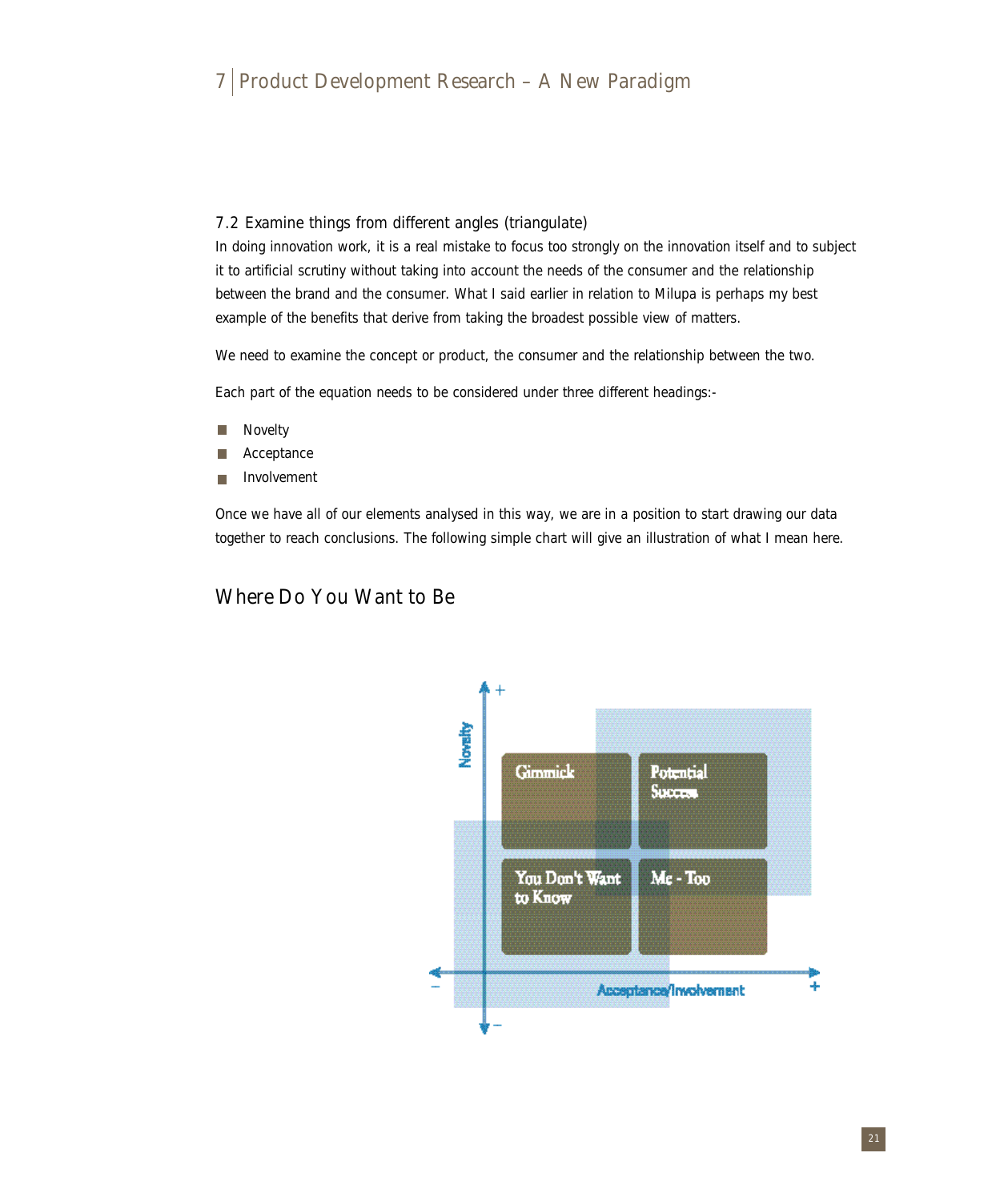# 7 Product Development Research – A New Paradigm

A new concept that scores high on novelty but relatively low on acceptance or involvement is almost certainly going to end up as a short-term gimmick. One that is high on acceptance or involvement but low on novelty is likely to finish up as a me-too brand. That may be enough for some people.

The real success stories are likely to come from brands that score in terms of acceptance and involvement, and which also bring some new solution to the consumer. Even at that, one has to have some indicator of how frequently the consumer will experience problems to which our innovation offers a consumer solution.

#### 7.3 The need for sequential recycling

One of the real dangers of product development research is in putting "all of your eggs into one basket" and going for a single piece of research that either gives the go-ahead or kills the project dead. I am a strong believer in the notion of sequential recycling in this area. It is vital, in my mind, when really new concepts are being examined.

The idea is to begin the research programme on a small scale with your initial stimulus material. You then review the results, adjust the stimulus material and go back to consumers a second time. You continue this process until you have fine-tuned things properly.

The Nobel Prize Winner – Herbert Simon had the right idea when he said the following:

What chiefly characterizes creative thinking from more mundane forms are

- i. Willingness to accept vaguely defined problem statements and gradually structure them,
- ii. Continuing preoccupation with problems over a considerable period of time and
- iii. Extensive background knowledge in relevant, and potentially relevant, areas

#### 7.4 A flexible framework

In the early part of this essay I suggested that people get too hung up on research techniques when working on innovation research. Of course it is true that techniques have to be robust enough for the task we set them.

But what is much more important, from my point of view, is that the research programme should cover all the factors that are going to determine the success or failure of the venture. My final chart is an attempt to summarise what these are.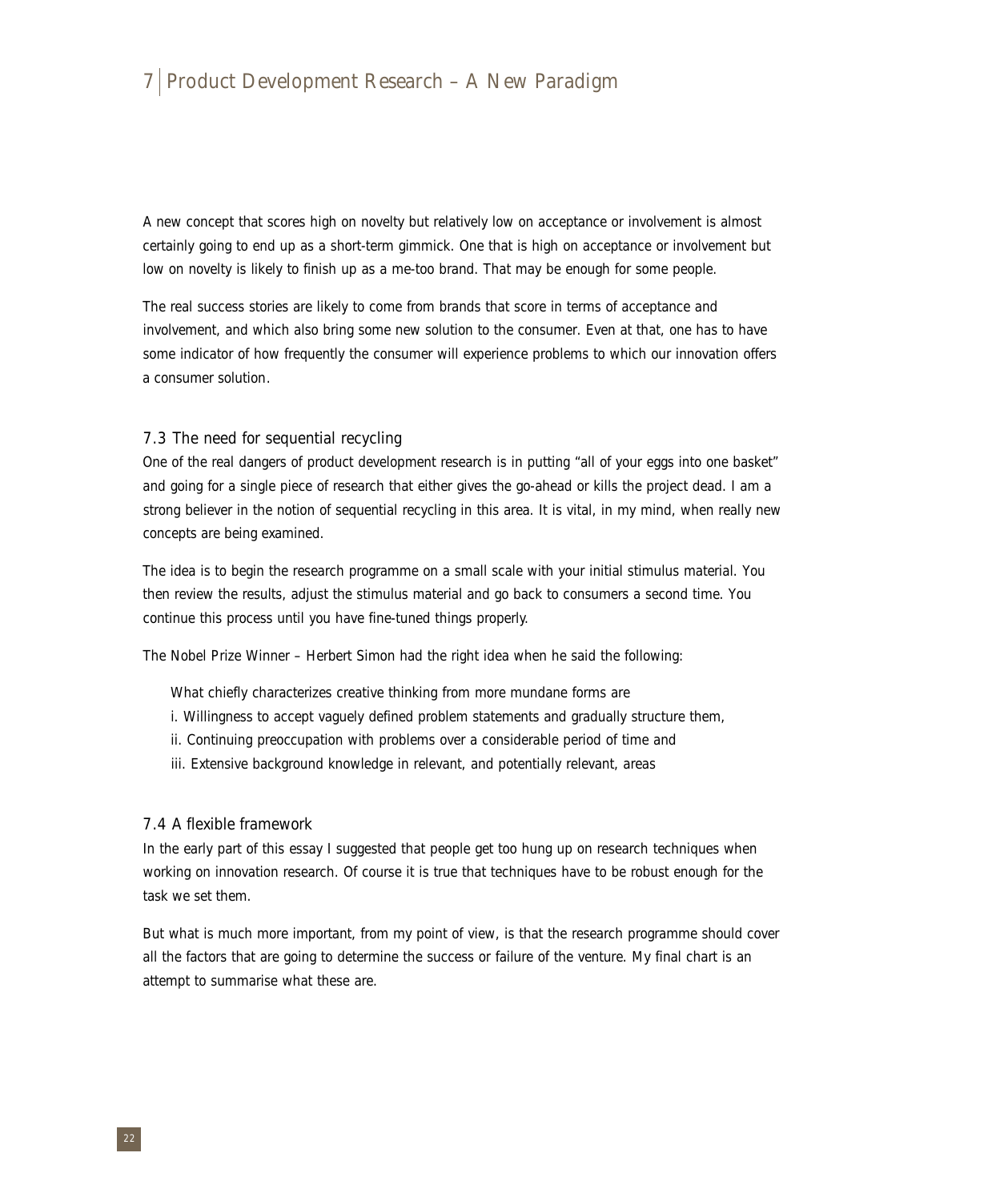

The technocrats can have arguments as to which is the best research method to explore any of these elements. The key issue from the standpoint of the user of the research is to ensure that none of these elements is overlooked entirely in the planning process.

To sum up, I would say:

- 1. Look at the big picture
- 2. Choose respondents with care (people who are "living in the future")
- 3. Don't ignore the fourth dimension, time
- 4. Don't confuse statistical significance with marketing significance
- 5. Focus on concepts, not research techniques or "products"
- 6. Create space (and time) to fine tune things.
- 7. Don't leave the brand champion alone. Utilise all your resources. You'll need them.